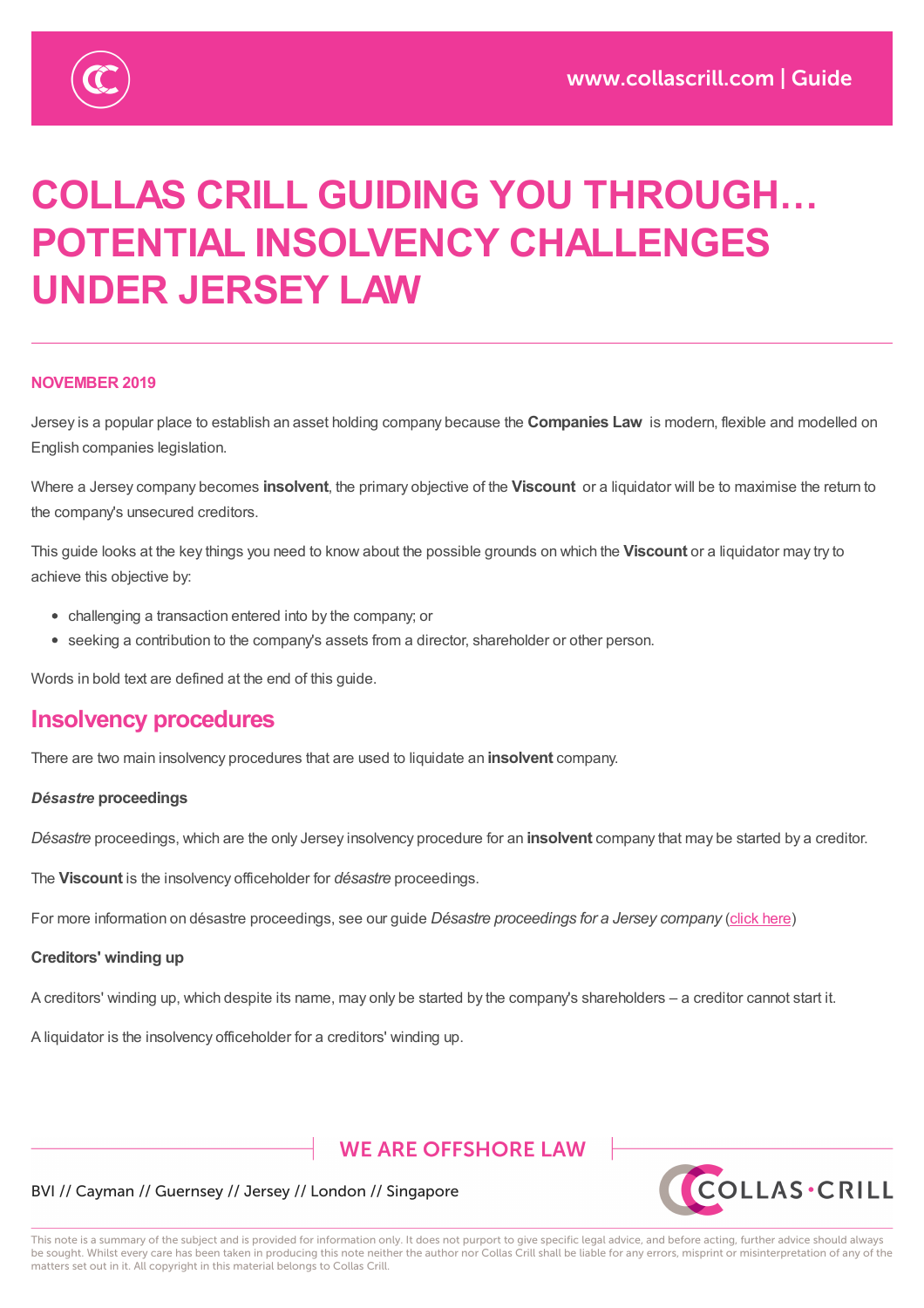

For more information on a creditors' winding up see, our guide *Acreditors' winding up of a Jersey company* (click here)

# **When is a company insolvent?**

 $A$  is the insolvency of insolvency of a creditors' winding up. The insolvency  $\mathcal{A}$ 

For the purposes of both the **Companies Law** and the **Bankruptcy Law** , a company is **insolvent** if it is unable to [pay](https://www.collascrill.com/knowledge-documents/guides/collas-crill-guiding-you-through-a-creditors-winding-up-of-a-jersey-company/) its debts as they fall due.

# **Preferences**

### **When does a company give one?**

A company enters into a transaction with a person that is a preference if:

- $\bullet$  the person is a:
	- creditor of the company; or
	- surety or guarantor for a debt or other liability of the company;
- the transaction is entered into during the **challenge period** ;
- the transaction is an **insolvency transaction** ; and
- the company does anything, or allows anything to be done which, in the event:
	- a **declaration** is made; or
	- $\circ$  the company enters into a creditors' winding up,

has the effect of putting the person in a better position than the position in which the person would have been if that thing had not been done.

The time at which a company gives a preference is the time at which the decision to enter into the transaction was taken and not when the preference is actually given or implemented.

#### **Desire to prefer**

The **Court** may not make any order on the grounds that a company has given a preference to a person unless the company, when giving the preference, was influenced by a desire to put the person into a position which, in the event:

- a **declaration** is made; or
- the company enters into a creditors' winding up,

would be better than the position in which the person would be if the preference had not been given.

Where a preference is given to an **associate** or a **connected person** , unless the company shows otherwise, it is presumed to have been influenced by the desire to prefer the **associate** or **connected person**.

### **WE ARE OFFSHORE LAW**



### BVI // Cayman // Guernsey // Jersey // London // Singapore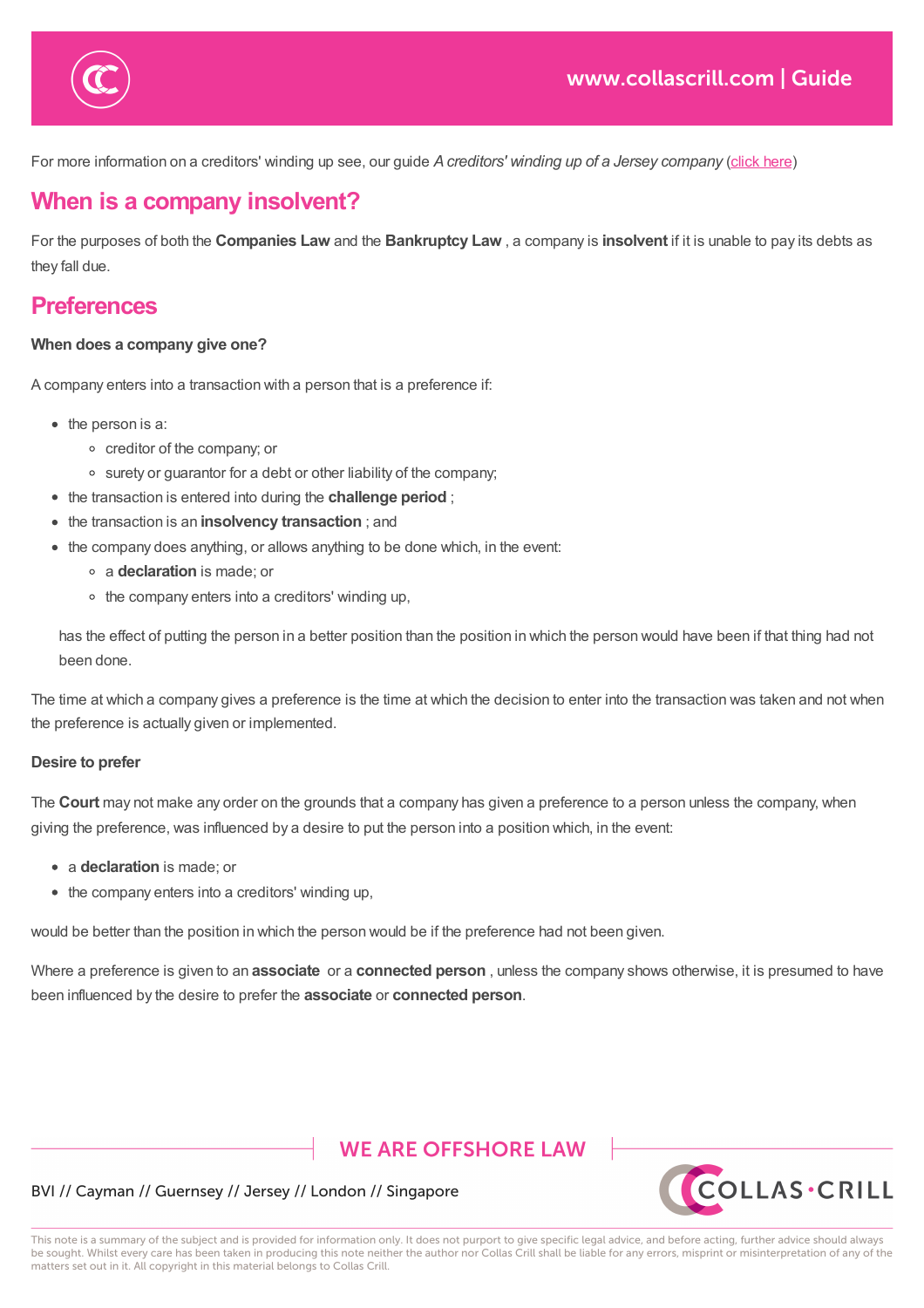

#### **Orders**

If the **Court** finds that a company has given a preference, it may make any order it thinks fit for restoring the position of the company to what it would have been had the company not given the preference, including any **specified order**.

### **Who may apply for an order?**

The **Viscount** or a liquidator may apply for an order.

### **Third parties**

Except as noted below, an order may affect the property of, or impose an obligation on, any person, whether or not the person is the person to whom the preference was given.

No order may:

- prejudice an interest in property,or any interest derived from it, that was acquired:
	- from a person other than the company; and
	- in good faith and for value; or
- require a person who, in good faith and for value, received a benefit from the preference to pay a sum to the **Viscount** or the company, except where the payment is in respect of a preference given to the person while the person was a creditor of the company.

When considering whether a person has acted in good faith, the **Court** may take into account whether:

- the person had notice of the:
	- o circumstances that amounted to the company giving a preference; and
	- fact that the company was **insolvent** or would likely become **insolvent** as a result of giving the preference; and
- the person was an **associate** or **connected person** of the company or the person to whom the company gave a preference.

### **Transactions at an undervalue**

### **When does a company enter into one?**

A company enters into a transaction at an undervalue with a person if:

- the transaction is entered into during the **challenge period** ;
- the transaction is an **insolvency transaction**; and
- the company:
	- makes a gift to the person; or
	- enters into a transaction with the person:

### **WE ARE OFFSHORE LAW**



### BVI // Cayman // Guernsey // Jersey // London // Singapore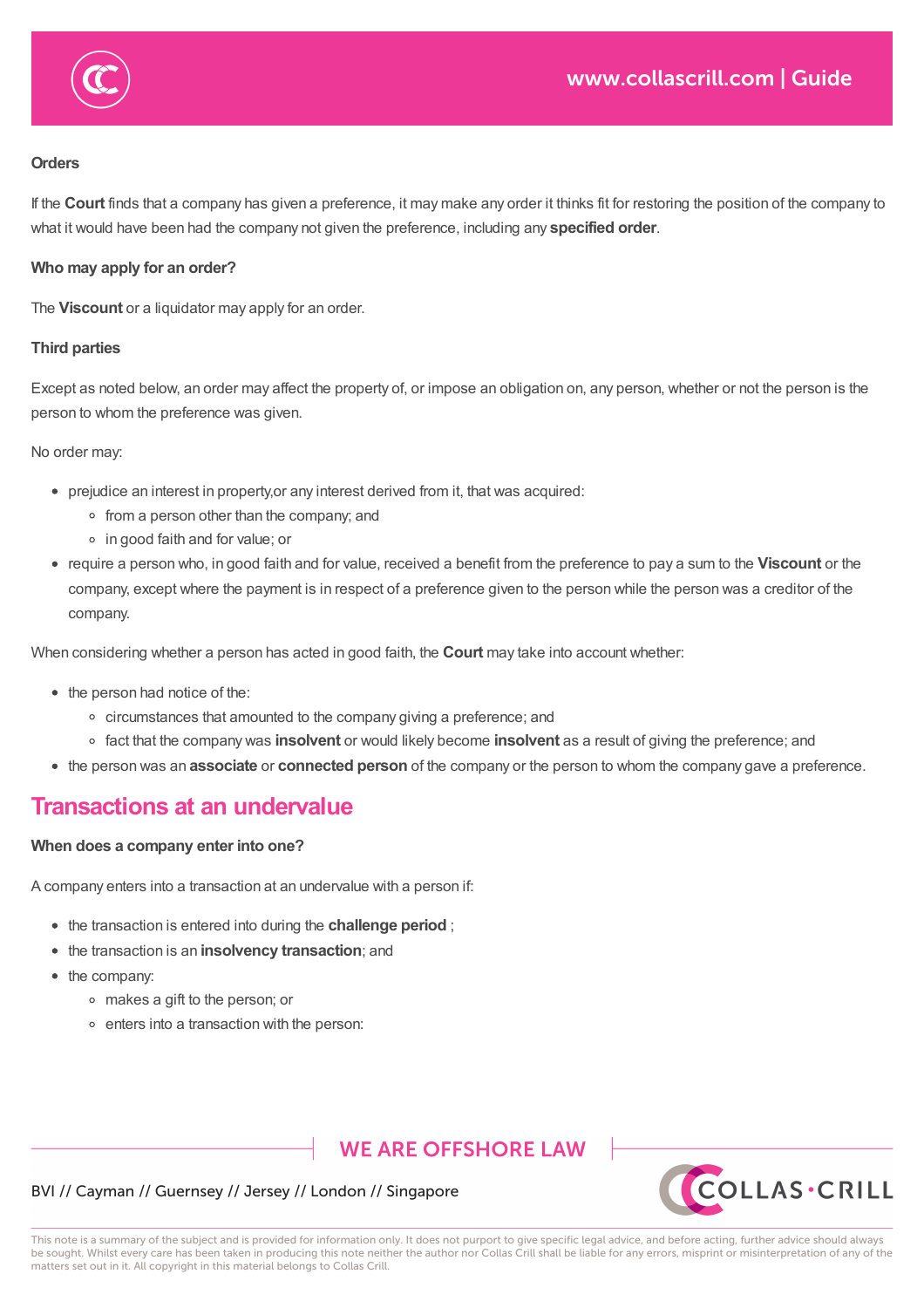

- on terms for which there is no *cause*; or
- for a *cause*, the value of which in money or money's worth, is significantly less than the value, in money or money's worth, of the *cause* provided by the company.

### **Defence**

The **Court** may not make an order on the grounds that a company has entered into a transaction at an undervalue if it is satisfied that:

- the company entered into the transaction in good faith for the purpose of carrying on its business; and
- at the time it entered into the transaction, there were reasonable grounds for believing that the transaction would be of benefit to the company.

### **Orders**

If the **Court** finds that a company has entered into a transaction at an undervalue, it may make any order it thinks fit for restoring the position of the company to what it would have been had the company not entered into the transaction, including any **specified order**.

### **Who may apply for an order?**

The **Viscount** or a liquidator may apply for an order.

### **Third parties**

Except as noted below, an order may affect the property of, or impose an obligation on any person, whether or not the person is the person with whom the company entered into a transaction at an undervalue.

#### No order may:

- prejudice an interest in property,or any interest derived from it, that was acquired:
	- from a person other than the company; and
	- in good faith and for value; or
- require a person who, in good faith and for value, received a benefit from the transaction to pay a sum to the **Viscount** or the company, except where the person was a party to the transaction.

When considering whether a person has acted in good faith, the **Court** may take into account whether:

- the person was aware that the company:
	- had entered into a transaction at an undervalue; and
	- was **insolvent** or would likely become **insolvent** as a result of entering into the transaction; and
- the person was an **associate** or **connected person** of the company or the person who entered into the transaction.

# **WE ARE OFFSHORE LAW**



### BVI // Cayman // Guernsey // Jersey // London // Singapore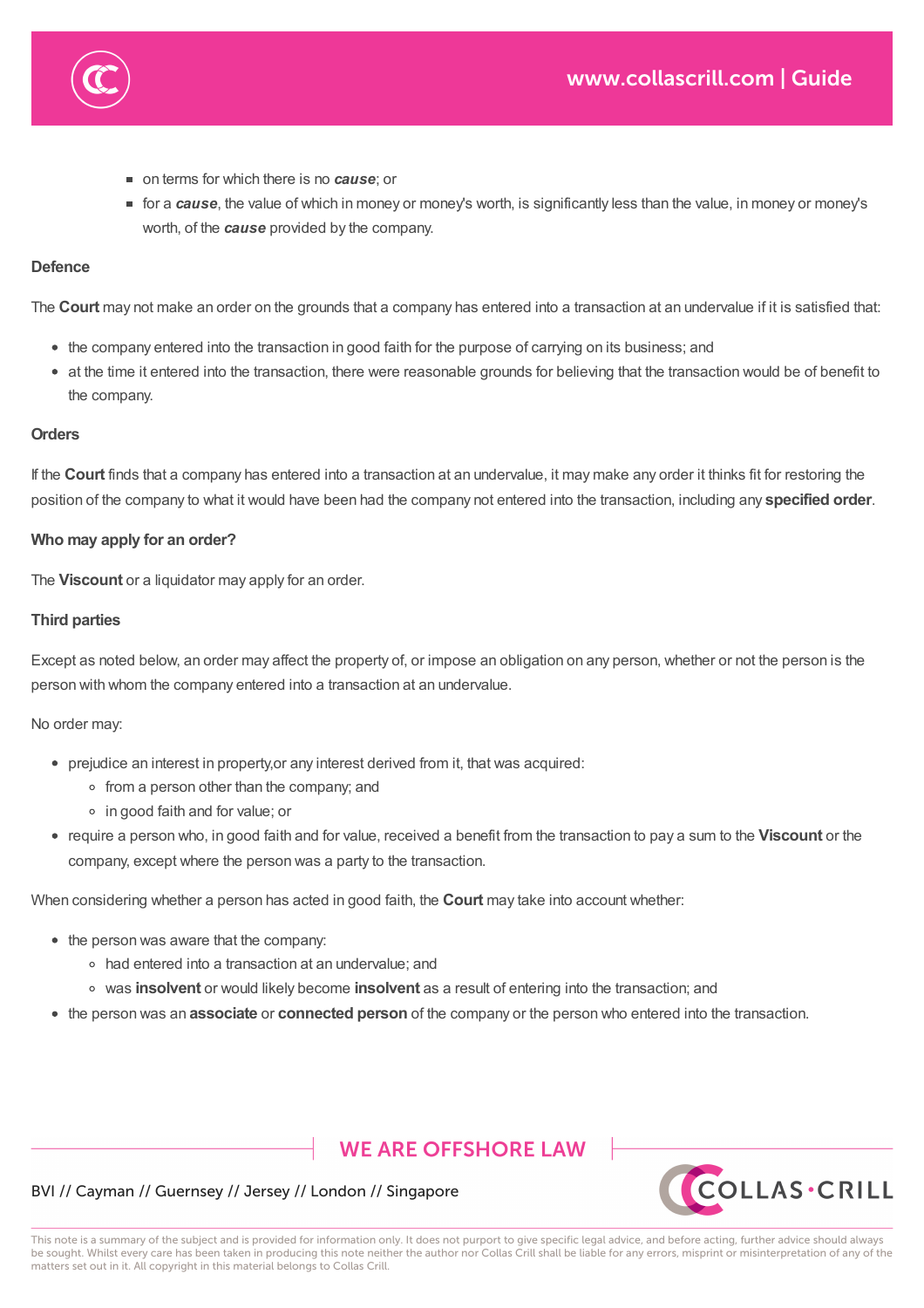

# **Extortionate credit transaction**

the person was aware that the company:

### **When does a company enter into one?**

A company enters into an extortionate credit transaction with a person if:

- the transaction involves the person providing credit to the company;
- the transaction is entered into during the **challenge period**; and
- having regard to the risk accepted by the person providing the credit, the:
	- <sup>o</sup> terms of the transaction require grossly exorbitant payments to be made by the company for the credit; or
	- o transaction otherwise grossly contravenes ordinary principles of fair dealing.

### **Presumption transaction is extortionate**

In any application, the **Court** will presume that the transaction is extortionate unless the credit provider is able to prove that it was not.

#### **Orders**

If the **Court** finds that a company has entered into an extortionate credit transaction, it may make an order to:

- set aside, in whole or part an obligation created by the transaction;
- vary the terms of the transaction or the terms upon which a security interest for the purposes of the transaction is held;
- require a party to the transaction to repay to the **Viscount** or a liquidator sums paid to the party by the company;
- require a person to surrender to the **Viscount** or a liquidator property held by the person as security for the transaction; or
- accounts to be taken between any persons.

#### **Who may apply for an order?**

The **Viscount** or a liquidator may apply for an order.

### **Onerous property**

### **Disclaiming onerous property**

The **Viscount** or a liquidator may disclaim any **onerous property** of a company within six months of the date on which the:

- **declaration** is made; or
- company enters into a creditors' winding up.

The **Viscount** or a liquidator must give notice that **onerous property** has been disclaimed to each person who has an interest in, or any liability in respect of, the **onerous property**.

# **WE ARE OFFSHORE LAW**



### BVI // Cayman // Guernsey // Jersey // London // Singapore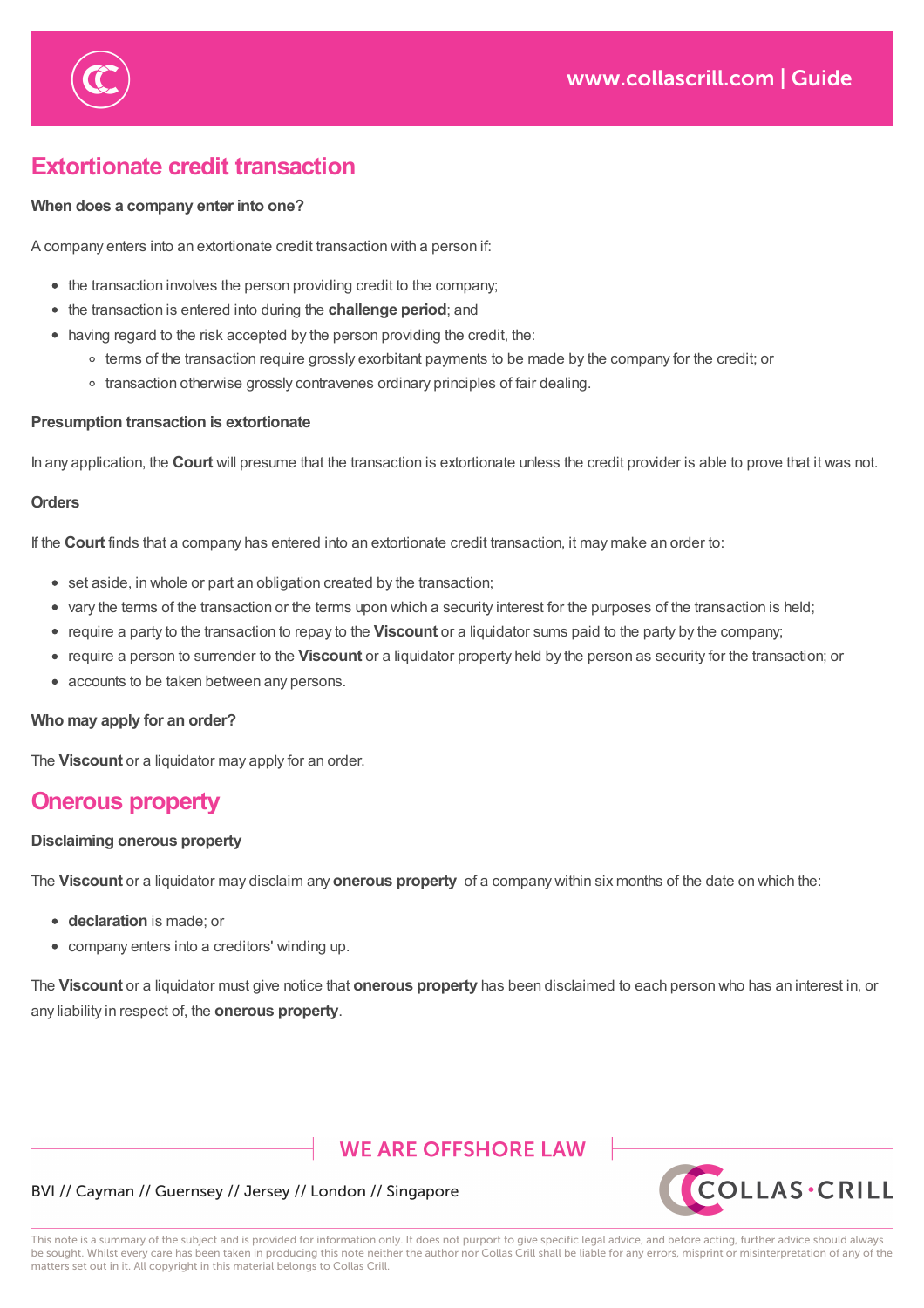



**declaration** is made; or

### **Effect**

Where the **Viscount** or a liquidator disclaims **onerous property**, the disclaimer:

- ends, from the date of the disclaimer, the rights, interests and liabilities of the company in, or in respect of, the **onerous property** disclaimed; and
- discharges the **Viscount** or the company from all liability in respect of the **onerous property** with effect from the date on which the:
	- **declaration** is made; or
	- company enters into a creditors' winding up.

A disclaimer does not, except to the extent necessary to release the **Viscount** or company from liability, affect the rights or liabilities of any other person.

In the case of a contract lease, the disclaimer does not take effect until:

- written notice has been served on each person claiming to be a secured creditor or have an interest in the lease; and
- either:
	- no application has been made to the **Court** to have the lease vested in the applicant within 14 days of the notice being served; or
	- <sup>o</sup> the **Court** has upheld the disclaimer.

### **Rights of affected person**

A person who suffers loss or damage as a result of **onerous property** being disclaimed:

- is taken to be an unsecured creditor of the company to the extent of the loss or damage; and
- may prove for that amount in the company's *désastre* proceedings or creditors' winding up.

### **Security**

Where a company has created security over its assets (whether located in Jersey or elsewhere), the **Viscount** or a liquidator:

- will examine the circumstances surrounding the security; and
- if there appears to be any irregularity, may challenge the validity of the security.

Possible grounds for challenging security include:

- a failure to validly create or perfect the security;
- a failure to register the security where registration is necessary for the validity of the security;
- a procedural irregularity, for example, entry into the security document was not properly authorised or the security document was not properly executed;

### **WE ARE OFFSHORE LAW**



### BVI // Cayman // Guernsey // Jersey // London // Singapore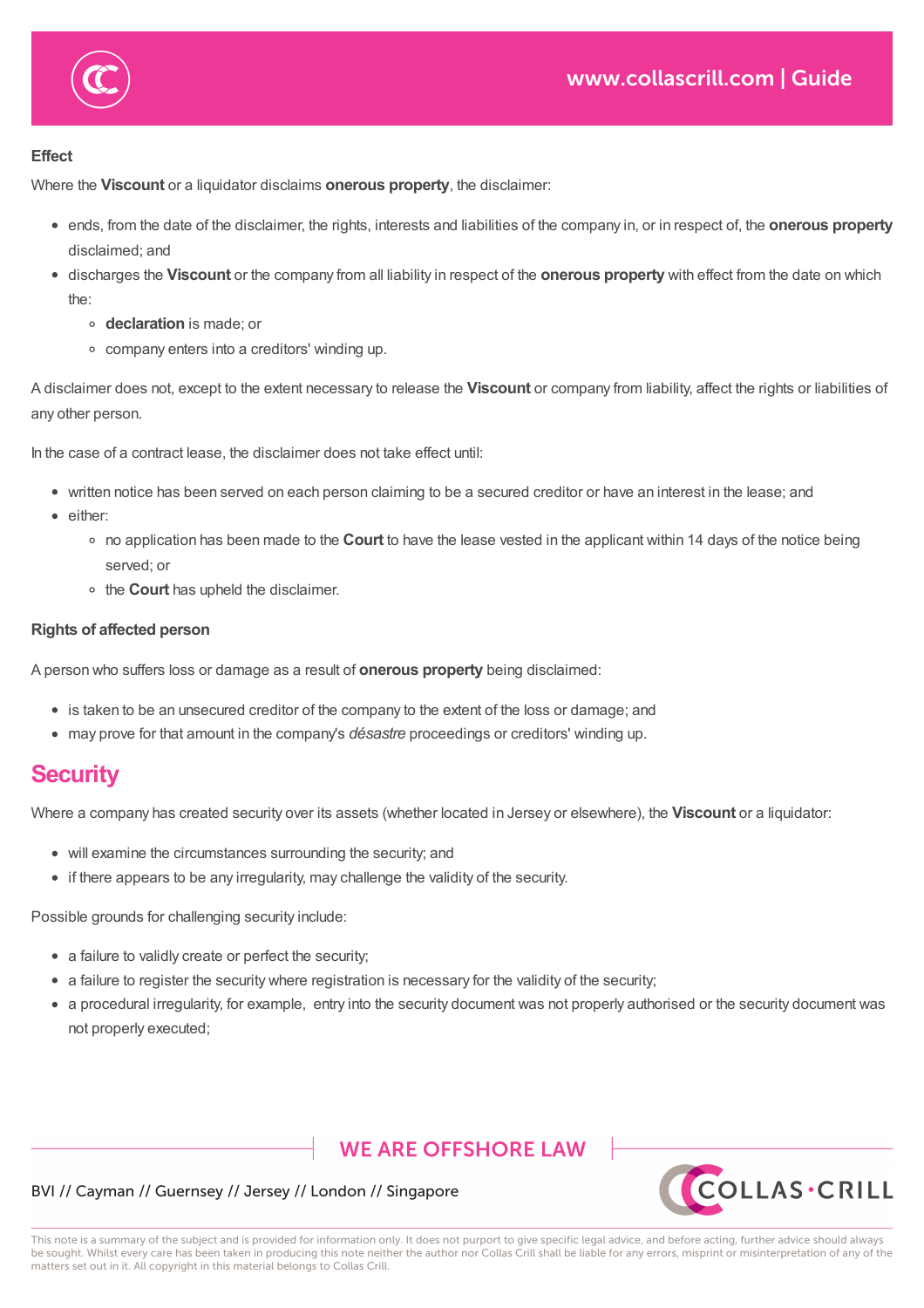- a charge which was intended to be a fixed charge only takes effect as a floating charge; and
- the granting of the security is capable of being challenged on other grounds mentioned in this briefing, such as breach of duty or a preference.

# **Breach of directors' duties**

a failure to valid create or perfect the security;  $\alpha$ 

### **Who is a director?**

The **Companies Law** defines as director as a person who occupies the position of director no matter the title given to the person.

This means that a person who has not been formally appointed or elected as a director may nonetheless be treated as a director and subject to the duties and liabilities of a director.

### **General duties**

A director owes a number of statutory and customary law duties to a company, including duties:

- to exercise care, diligence and skill;
- to act in good faith in the best interests of the company;
- to exercise the director's powers for proper purposes;
- to disclose (see Failure of director to disclose interest below) and avoid conflicts of interest;
- not to fetter the director's discretion; and
- not to make a personal profit from the position of director or misuse the company's property.

#### **Consequences of breach**

In general terms, the consequences of a breach of a director's statutory or customary law duties include, depending on the duty which has been breached, an order that the:

- relevant transaction is to be set aside:
- director must return property to the company;
- director must compensate the company for any loss suffered by it as a result of the breach; and/or
- director must pay to the company any profit or gain made by the director.

Where a company is **insolvent**, or of doubtful solvency, the directors have a duty to consider the interests of the company's creditors as paramount. This is because the creditors are the ultimate beneficiaries of an **insolvent** company's assets. This duty is, however, owed to the company rather than to its creditors.

### **WE ARE OFFSHORE LAW**



### BVI // Cayman // Guernsey // Jersey // London // Singapore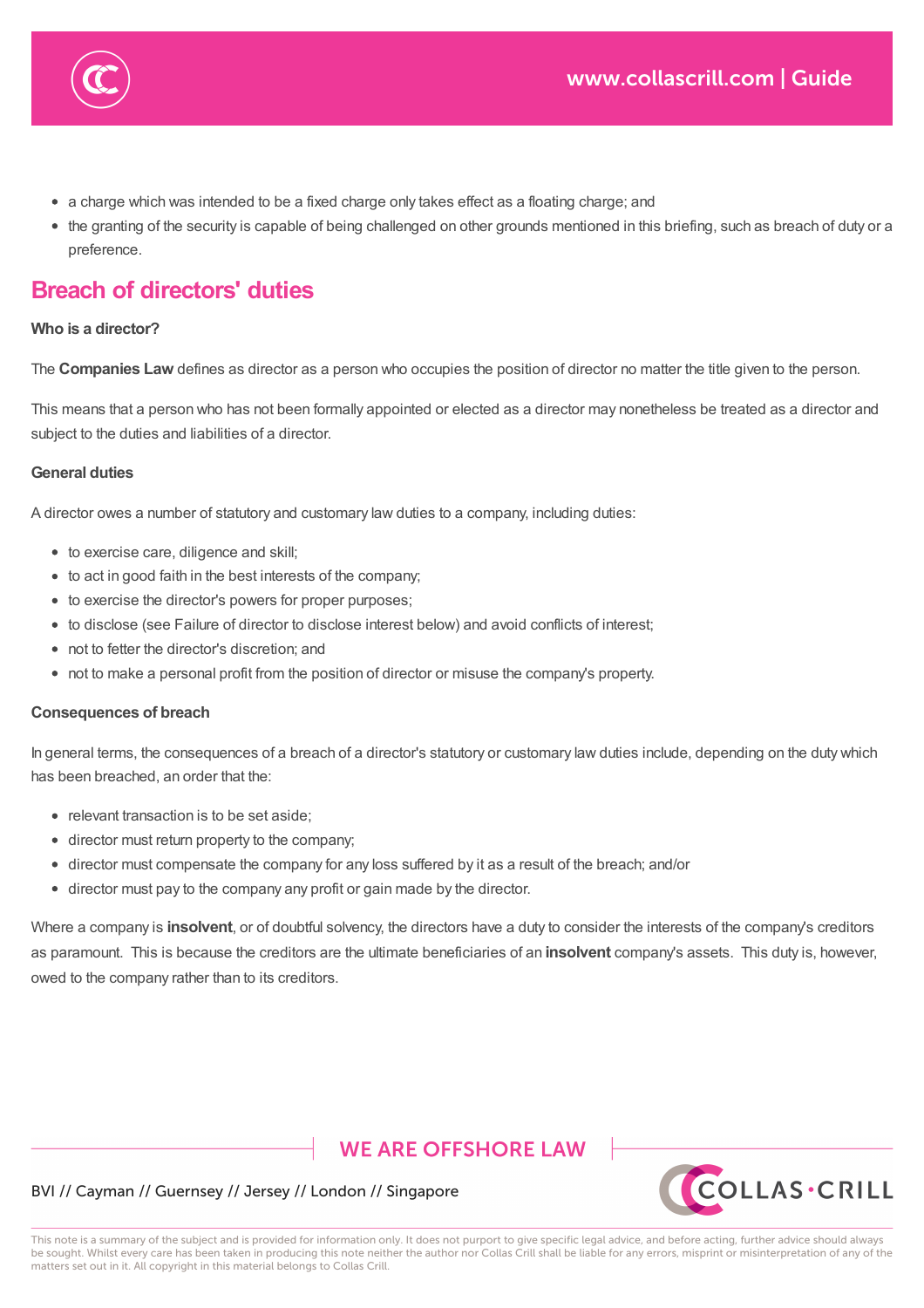

### **Relief fromliability**

If proceedings are brought against a director alleging a breach of duty, the director can apply to the **Court** to be relieved from liability.

The **Companies Law** gives the **Court** the power to relieve the director, in whole or part, from any liability for negligence, default or breach of duty or trust on any terms the **Court** thinks fit if it appears to the **Court** that:

- the director acted honestly; and
- having regard to all the circumstances of the case, the director ought fairly to be excused from liability.

In practice, it would be very unusual for the **Court** to exercise these powers in favour of a director.

# **Failure of director to disclose interest**

### **Duty to disclose interests**

Under the **Companies Law**, a director must disclose to the company the nature and extent of any interest (whether direct or indirect) of which the director is aware in any transaction entered into, or proposed to be entered into, by the company or any of its subsidiaries which conflicts, or may conflict, to a material extent with the interests of the company.

### **Consequences of failure to disclose interests**

If a director has failed to disclose an interest, the **Viscount** or a liquidator (acting on behalf of the company) or a shareholder may apply to the **Court** for an order:

- setting aside the transaction; and
- directing the director to account to the company for any profit or gain made.

The **Court** will not, however, set aside a transaction unless the **Court** is satisfied that:

- the interests of third parties who have acted in good faith would not be unfairly prejudiced; and
- the transaction was not reasonable and fair and in the interests of the company at the time at which the company entered into it.

# **Wrongful trading**

A director engages in wrongful trading if, before a **declaration** is made or the company enters into a creditors' winding up, the director allows the company to carry on business where the director:

- knew that there was no reasonable prospect; or
- on the facts known to the director was reckless as to whether,

the company would avoid a **declaration** or a creditors' winding up.

### **WE ARE OFFSHORE LAW**



### BVI // Cayman // Guernsey // Jersey // London // Singapore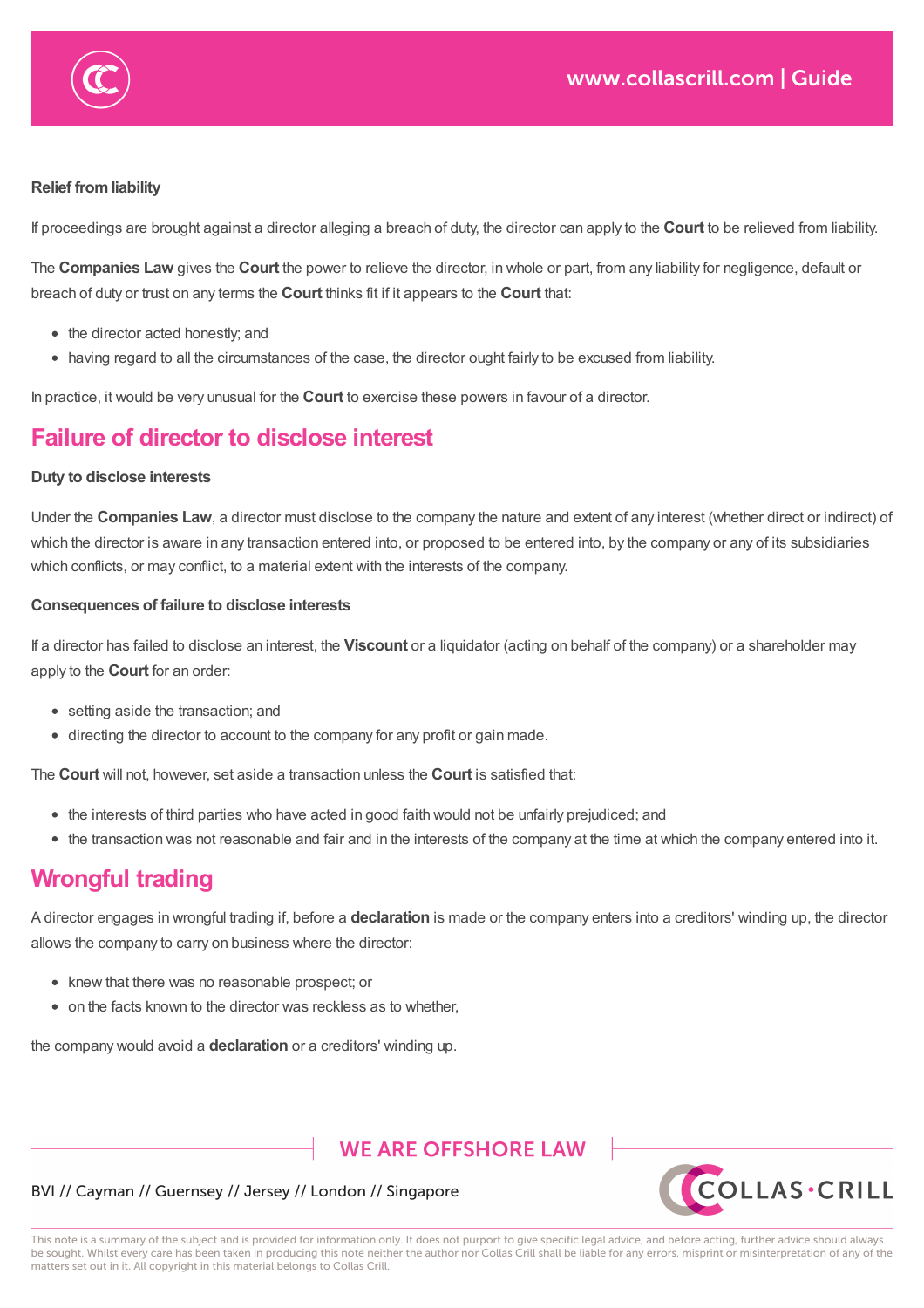

If, in the course of *désastre* proceedings or a creditors' winding up, it appears that a director allowed wrongful trading to occur, the **Court** may order that the director be personally liable for all debts and other liabilities incurred by the company while the wrongful trading occurred.

If the **Court** makes an order against a person who is a creditor of the company, it may also order that the whole or part of the debt owed by the company to that person (and any interest accrued on it) is to rank after all other debts owed by the company and any interest accrued on those debts.

#### **Who may apply for an order?**

The **Viscount** or a liquidator may apply for an order.

allows the company to carry on business where the director:  $\alpha$ 

 $k$  there was no reasonable prospect; or reasonable prospect; or  $k$ 

 $\sqrt{3\omega}$  the facts known to the director was rector was rector was rector was received as to whether, where  $\omega$ 

#### **Defence**

A director may avoid liability for wrongful trading if the director can establish to the satisfaction of the **Court** that, upon becoming aware that the circumstances mentioned above existed, the director took reasonable steps with a view to minimising the potential loss to the company's creditors.

### **Frauduent trading**

A person, including a director, engages in fraudulent trading if any business of a company is carried on:

- with the intention of defrauding the company's creditors or the creditors of another person; or
- for a fraudulent purpose,

and the person was knowingly involved in carrying on the company's business in that way.

#### **Liability to contribute**

If, in the course of *désastre* proceedings or a creditors' winding up, it appears that fraudulent trading has occurred, the **Court** may order that any person,including a director, who was knowingly involved in fraudulent trading, make any contribution to the company's assets the **Court** thinks proper.

If the **Court** makes an order against a person who is a creditor of the company, it may also order that the whole or part of the debt owed by the company to that person (and any interest accrued on it) is to rank after all other debts owed by the company and any interest accrued on those debts.

### **WE ARE OFFSHORE LAW**



#### BVI // Cayman // Guernsey // Jersey // London // Singapore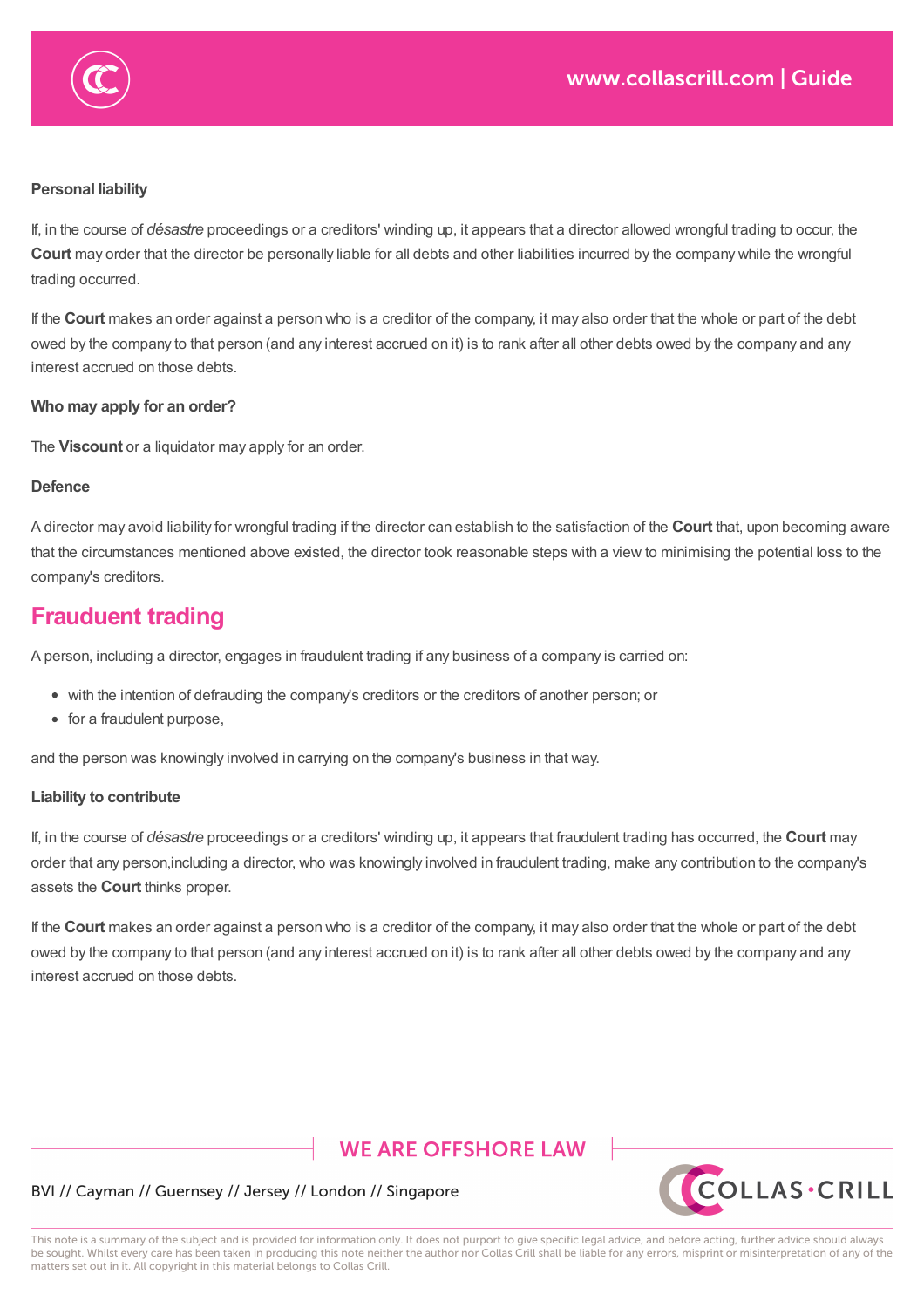

### **Who may apply for an order?**

The **Viscount** or a liquidator may apply for an order.

# **Distributions**

### **Liability of directors**

Under the **Companies Law**, a director of a company (other than an open ended investment company) who authorises a distribution must make a solvency statement in the required form.

A director who makes a solvency statement without having reasonable grounds for the opinion expressed in it is guilty of an offence and, upon conviction, is liable to a fine, imprisonment for up to two years, or both.

In addition, if:

- a director authorises a distribution;
- the company subsequently becomes **insolvent**; and
- the **Court** finds that the director breached the director's duties to act in the best interests of the company and to exercise the necessary care, diligence and skill,

the director will be liable to the company for any damage suffered by it.

#### **Liability of shareholders**

If:

- a company makes a distribution to a shareholder;
- at the time the distribution is made, the shareholder knows, or has reasonable grounds for believing, that the distribution (or part of it) is made in breach of the **Companies Law**; and
- the company has not applied to the **Court** for an order that the distribution be treated as having been made in accordance with the **Companies Law**,

the shareholder is liable to repay the distribution (or part of it) to the company.

If the unlawful distribution was a non-cash distribution, the shareholder is liable to pay to the company a sum equal to the value of the distribution (or part of it) at the time at which the unlawful distribution was made.

# **WE ARE OFFSHORE LAW**



### BVI // Cayman // Guernsey // Jersey // London // Singapore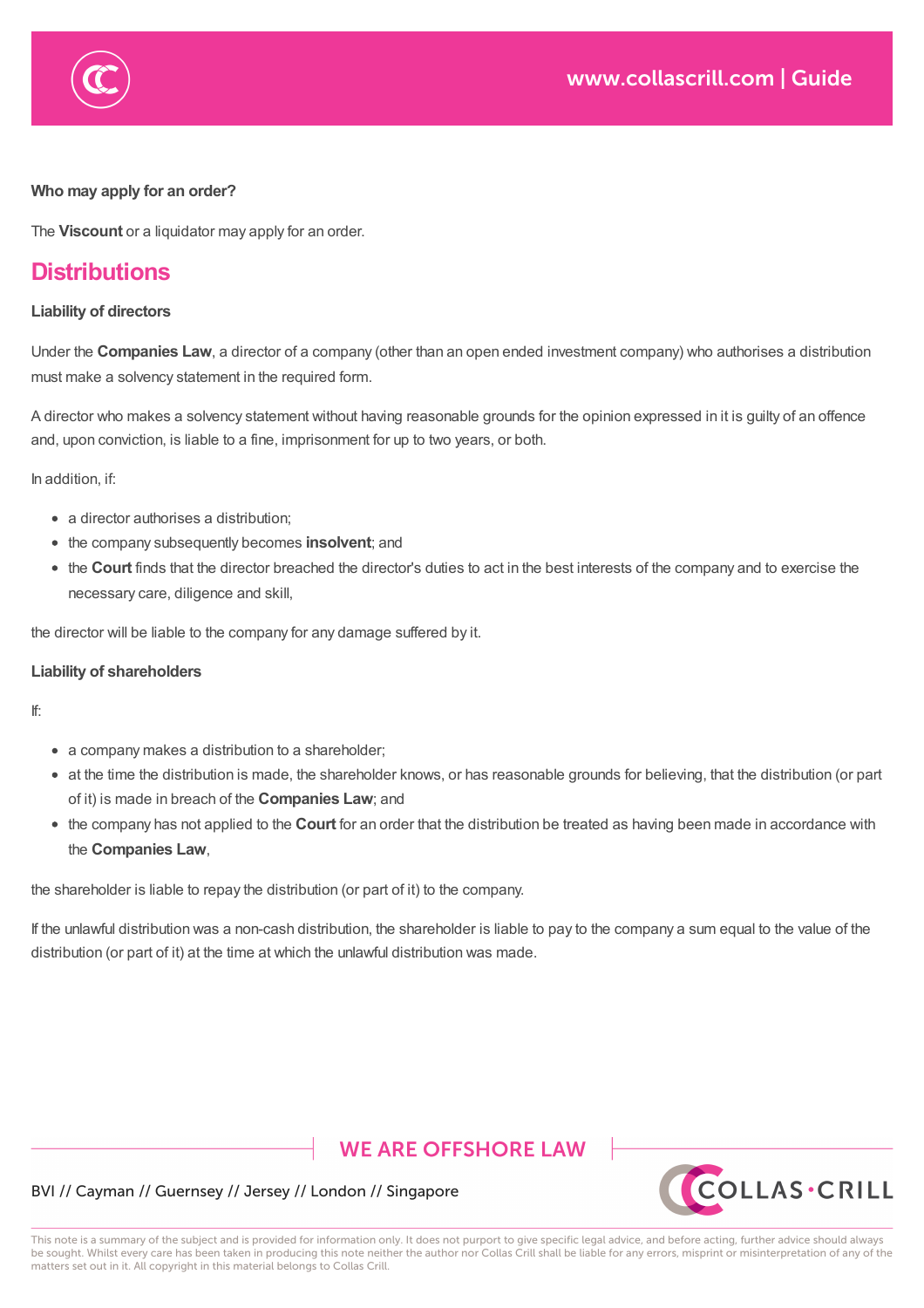

# **Share buybacks and redemptions**

### **Liability of directors**

Under the **Companies Law**, a director of a company (other than an open ended investment company) who authorises the buyback or redemption of shares must make a solvency statement in the required form.

A director who makes a solvency statement without having reasonable grounds for the opinion expressed in it is guilty of an offence and, on conviction, is liable to a fine, imprisonment for up to two years, or both.

In addition, if:

- a director authorises a buyback or redemption of its shares;
- the company subsequently becomes **insolvent**; and
- the **Court** finds that the director breached the director's duties to act in the best interests of the company and to exercise the necessary care, diligence and skill,

the director will be liable to the company for any damage suffered by it.

If:

- a **declaration** is made or the company enters into a creditors' winding up;
- the company has made a payment to buy or redeem shares in the 12 month period before the **declaration** was made or the creditors' winding up started;
- the payment was not lawfully made; and
- the aggregate realisable value of the:
	- company's assets; and
	- amount contributed to the company's assets by its shareholders,

is insufficient to pay the company's liabilities and the expenses of the *désastre* proceedings or creditors' winding up,

the **Court** may, on the application of the **Viscount** or a liquidator, order a director to contribute to the assets of the company to enable the shortfall to be met.

A director who has made a solvency statement in connection with the buyback or redemption of shares, may be ordered (individually and jointly with any other person liable to contribute) to contribute to the assets of the company an amount not exceeding the amount of the unlawful payment, unless the **Court** is satisfied that the director had grounds for holding the solvency opinion.

# **WE ARE OFFSHORE LAW**



### BVI // Cayman // Guernsey // Jersey // London // Singapore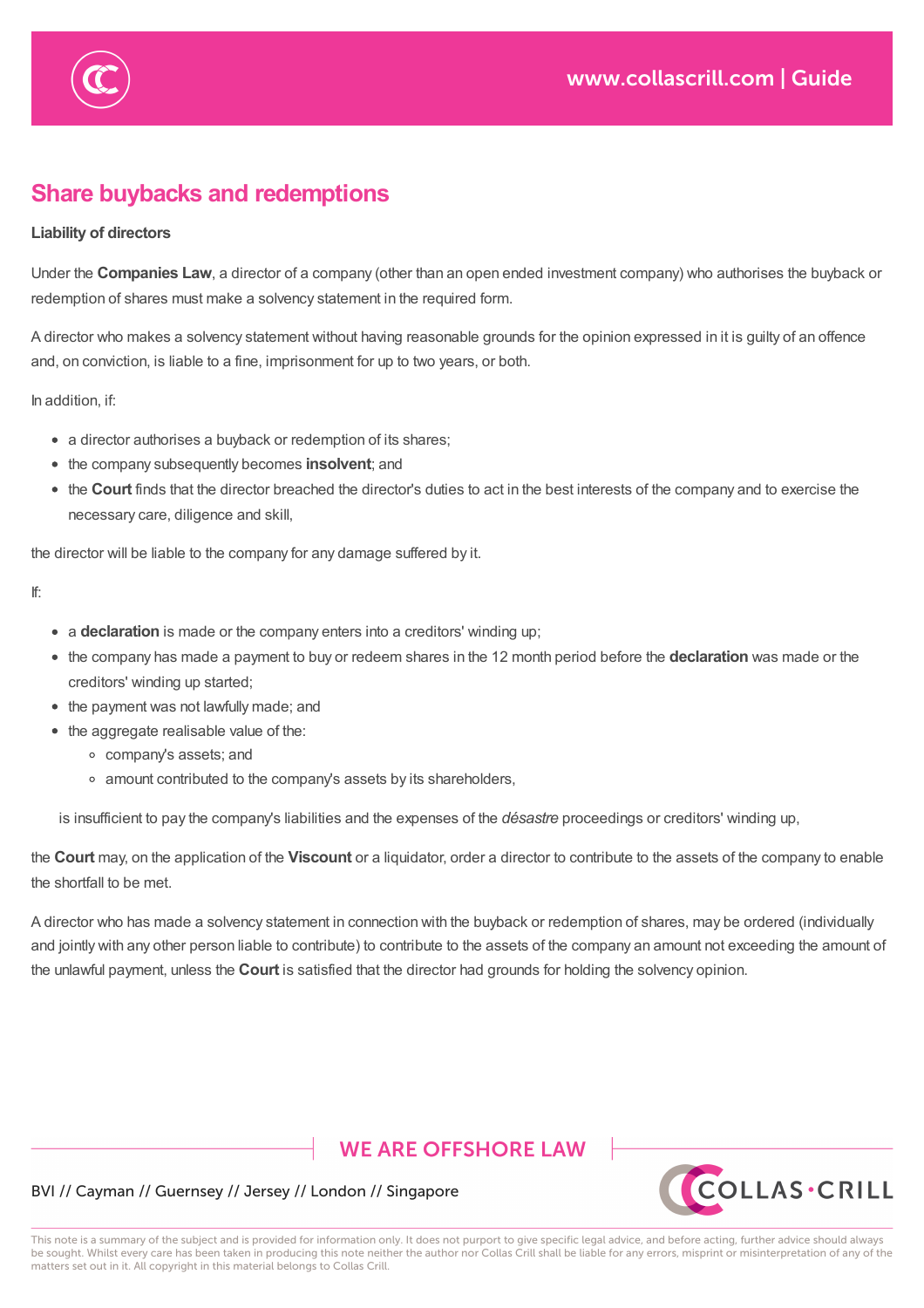

In the circumstances mentioned in Liability of directors above, where a company has made a payment to buy or redeem shares in the 12 month period before a **declaration** was made or it started a creditors' winding, a person from whom shares were bought or redeemed is liable to contribute to the assets of the company an amount not exceeding the amount of the unlawful payment received by the person.

and jointly with any other person liable to contribute) to contribute to the assets of the company an amount not exceeding the amount of

The **Court** will not order the person to contribute to the assets of the company unless the **Court** is satisfied that, when the person received the unlawful payment:

- the person knew; or
- ought to have concluded from facts known to the person,

that immediately after the unlawful payment was made the:

- company would be unable to discharge its liabilities as they fall due; and
- realisable value of the company's assets would be less than its aggregate liabilities.

# **Liability of shareholders to contribute**

Where a **declaration** is made or the company enters into a creditors' winding up, each present and past shareholder of the company is liable to contribute to its assets an amount sufficient to:

- pay its liabilities;
- the expenses of the *désastre* proceedings or creditors' winding up; and
- to adjust the rights of the contributories among themselves.

A past shareholder who held limited shares is not liable to contribute to the assets of the company:

- unless it appears to the **Court** that the present shareholders are unable to satisfy the contributions required to be made by them;
- if the shareholder ceased to be a shareholder for 12 months or more before the **declaration** is made or a creditors' winding up of the company started; or
- in respect of a liability of the company incurred after the shareholder ceased to be a shareholder.

A past or present shareholder who held or holds limited shares is not liable to contribute an amount in excess of the amount,if any, unpaid on its shares.

Other provisions apply in the case of a past or present shareholder who held or holds unlimited shares and past and present guarantor members.

# **WE ARE OFFSHORE LAW**



### BVI // Cayman // Guernsey // Jersey // London // Singapore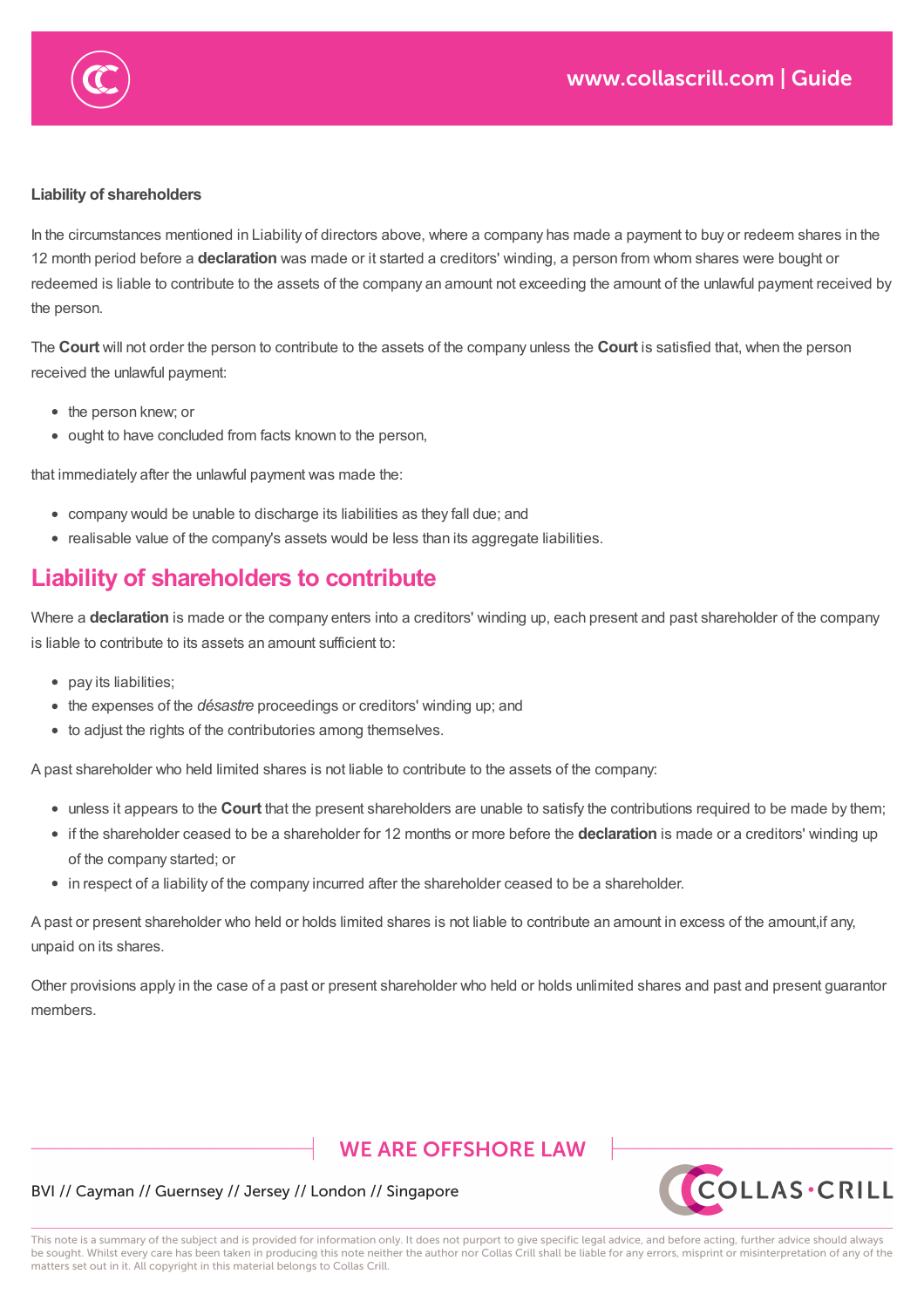

# **Disguised or unintended distributions**

English case law has established a rule that a company may only distribute its assets to its shareholders in accordance with specific statutory provisions which allow it to do so. According to this rule, a distribution that is not made in accordance with those provisions is an unlawful distribution and invalid.

Although decisions of English courts are not binding on the **Court**, it will frequently look to English decisions for guidance and it is generally thought that it will follow the cases in this area.

Historically, this rule sought to preserve the capital of a company to ensure that it would be available to satisfy the claims of its creditors.

Although the maintenance of capital rule has been significantly relaxed and the **Companies Law** allows distributions to be paid from a far wider range of sources, the unlawful distribution rule is still capable of applying to invalidate a transaction which:

- is structured to appear as though it is an arm's length transaction, but which is in substance, a disguised distribution; or
- although not intended to be a distribution, is in substance a distribution and it has not made in accordance with the provisions of the **Companies Law**.

In most cases, a distribution is clear. A company intends to make a distribution to a shareholder by paying it money, transferring an asset or forgiving a debt.

However, in some cases, a transaction may not be intended to be, or may not appear to be, a distribution.

Examples of transactions which have been held to be unlawful distributions include:

- an exorbitant rate of interest payable under a debenture issued to a parent company;
- the transfer of an asset between commonly owned companies at less than market value; and
- the payment of remuneration to a person who was a director and shareholder of a company where the person had done no work for the company.

The English courts have said that, in considering whether a transaction constitutes an unlawful distribution, it is necessary to examine all of the relevant facts and look at the purpose and substance of the transaction rather than its form.

If the transaction is:

- genuine and made at arm's length, then it will be valid, even if it is a bad bargain; and
- an attempt to improperly extract value from the company on the pretence of an arm's length transaction, it will be invalid.

### **WE ARE OFFSHORE LAW**



### BVI // Cayman // Guernsey // Jersey // London // Singapore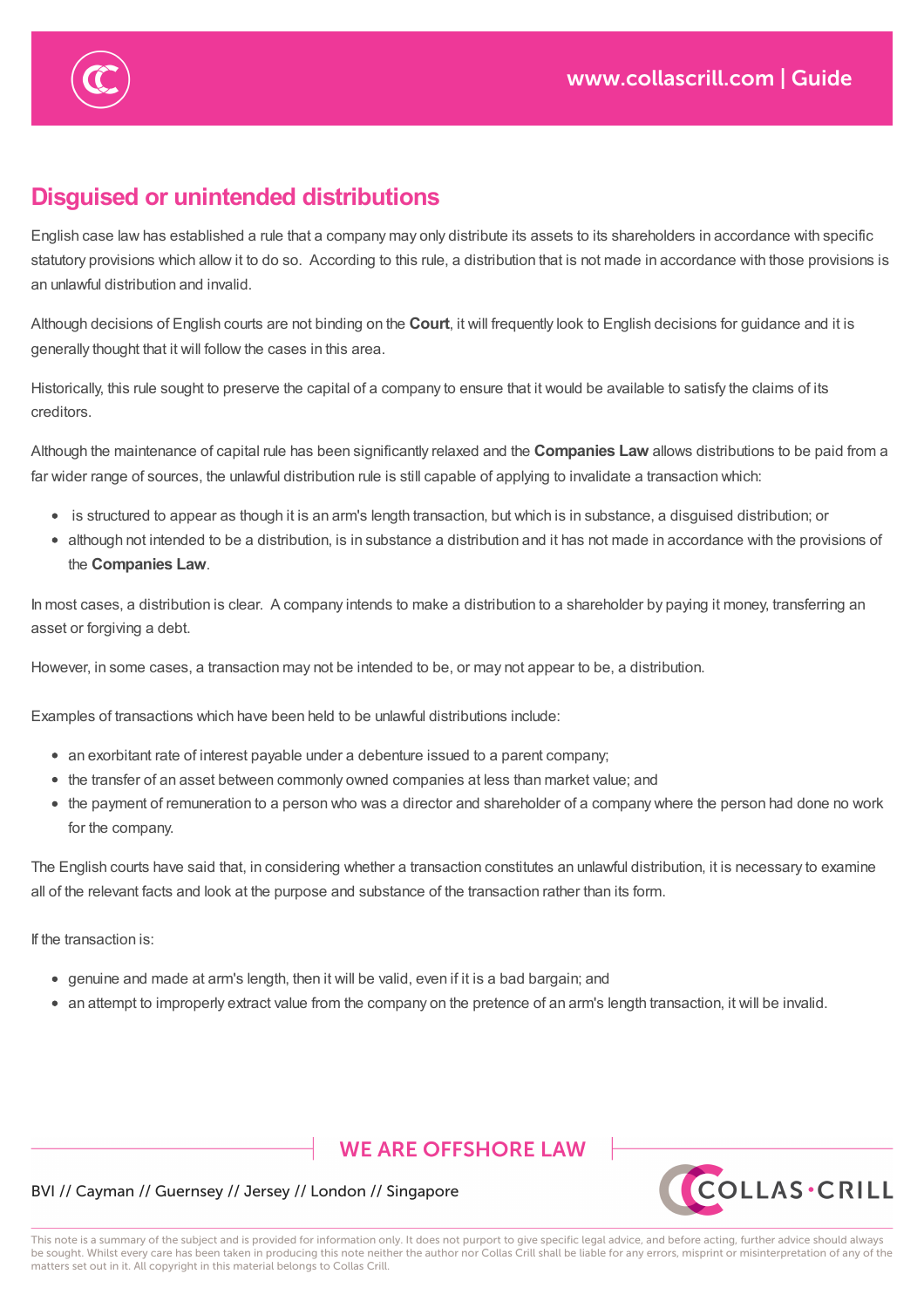

If the transaction is:

# **Anti deprivation rule**

The English case law rule known as the anti deprivation rule may also give rise to a possible ground for the **Viscount** or a liquidator to challenge a transaction entered into by a company. Although the rule has not yet been considered by the **Court**, it is generally considered that the **Court** would apply the rule.

Under the rule, a contractual provision is void if:

- it requires a company to transfer an asset to another person; or
- its effect is to deprive the company's creditors of the benefit of the asset,

### once the company becomes **insolvent**.

The rule will not apply to a commercial transaction entered into in good faith which does not have a predominant or main purpose of depriving the company of its property on its insolvency.

The principle behind this rule is that a company's assets should be distributed among its unsecured creditors in accordance with the applicable insolvency laws and a person cannot seek to gain an advantage by contracting out of those laws.

Examples of provisions which have been held to breach this rule include a clause which sought to:

- create security over assets upon the owner becoming **insolvent**;
- forfeit assets upon the owner becoming **insolvent**;
- terminate an indemnity upon the indemnified party becoming **insolvent**; and
- require a shareholder to transfer shares in a joint venture company for nominal value to another shareholder upon the shareholder becomes **insolvent**.

The rule will not be offended by a provision which:

- requires a company to transfer an asset at market value to another person upon the company becoming **insolvent** because the company's creditors will not be deprived of the benefit of the asset; or
- terminates a licence or a lease upon a company becoming **insolvent** because it merely involves the termination of a limited interest.

### **Terms used**

A person is an **associate** of a company if the person:

- is in partnership with the company;
- is an employee of the company;

### **WE ARE OFFSHORE LAW**



### BVI // Cayman // Guernsey // Jersey // London // Singapore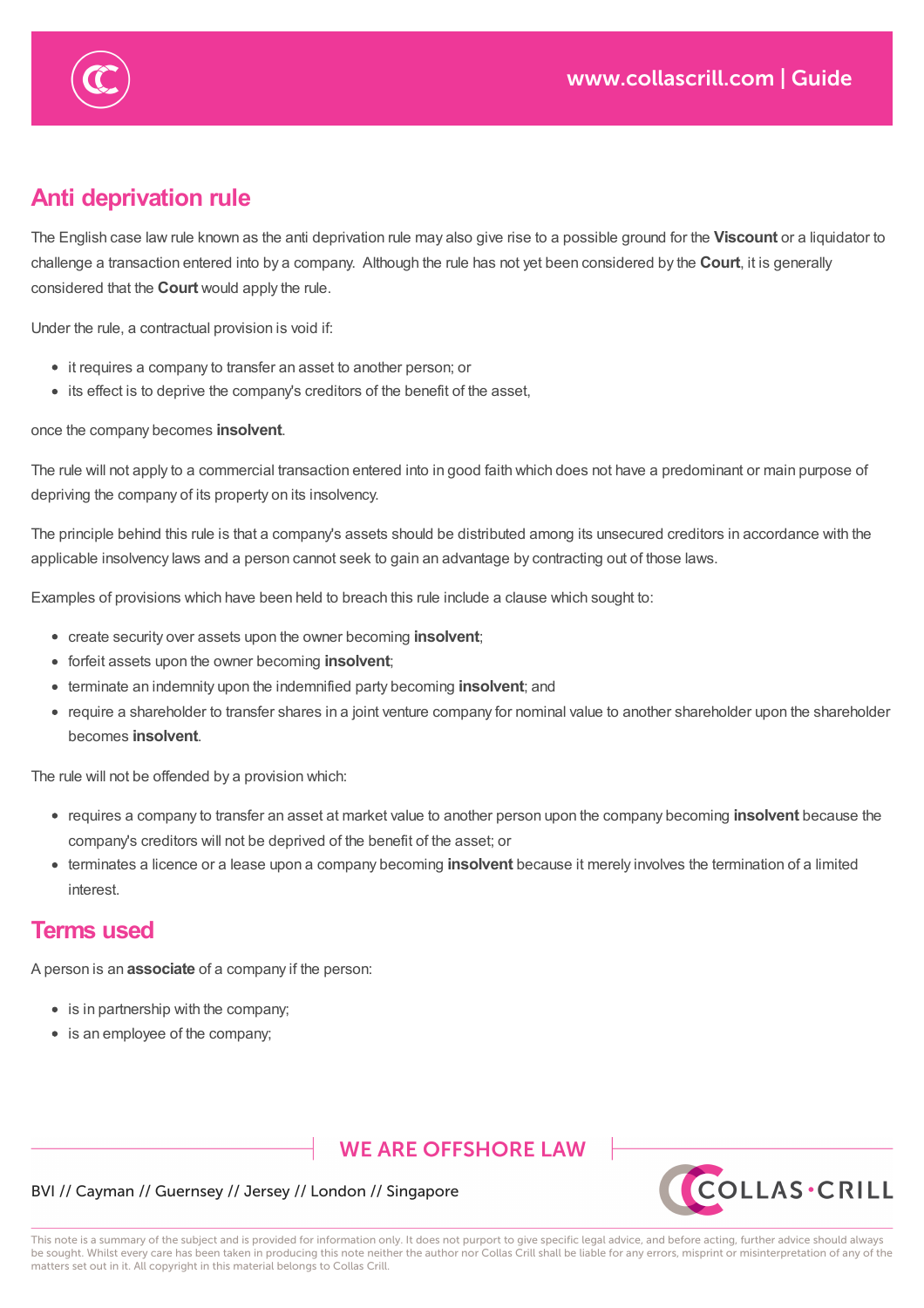

**Terms used**

is the trustee of a trust and the company:

is an employee of the company;

- is a beneficiary of the trust; or
- has a power that may be exercised for the benefit of the company or any of its **associates** under the terms of the trust;
- is a company and either:
	- the same person controls both companies or a person controls one company and that person's **associates**, or that person together with its **associates**, control the other company; or
	- $\circ$  each company is controlled by a group of two or more persons and the groups:
		- consist of the same persons; or
		- could be regarded as consisting of the same persons by treating a member of either group as being replaced by a person of whom that member is an **associate**; or
- controls, or the person together with its **associates** control, the company.

**Bankruptcy Law** means the Bankruptcy (Désastre)(Jersey) Law 1990.

*cause* is a Jersey customary law concept that is roughly analogous to (though not the same as) the English common law concept of consideration. It has been described by the **Court** as basis of, or reason for, a contract.

**challenge period** means, in the case of:

- a preference, the period of 12 months:
- a transaction at an undervalue, the period of five years; or
- an extortionate credit transaction, the period of three years,

immediately proceeding the making of a **declaration** or the start of a creditors' winding up.

**Companies Law** means the Companies (Jersey) Law 1991.

A person is a **connected person** of a company if the person:

- is a director of the company;
- **•** is an **associate** of a director of the company; or
- is an **associate** of the company.

**Court** means the Royal **Court** of Jersey.

**declaration** means the **declaration** by the **Court** that the assets of a company are en désastre.

**insolvency transaction** means a transaction:

- that was entered into when the company was **insolvent**;
- that causes the company to become **insolvent**; or

### **WE ARE OFFSHORE LAW**



### BVI // Cayman // Guernsey // Jersey // London // Singapore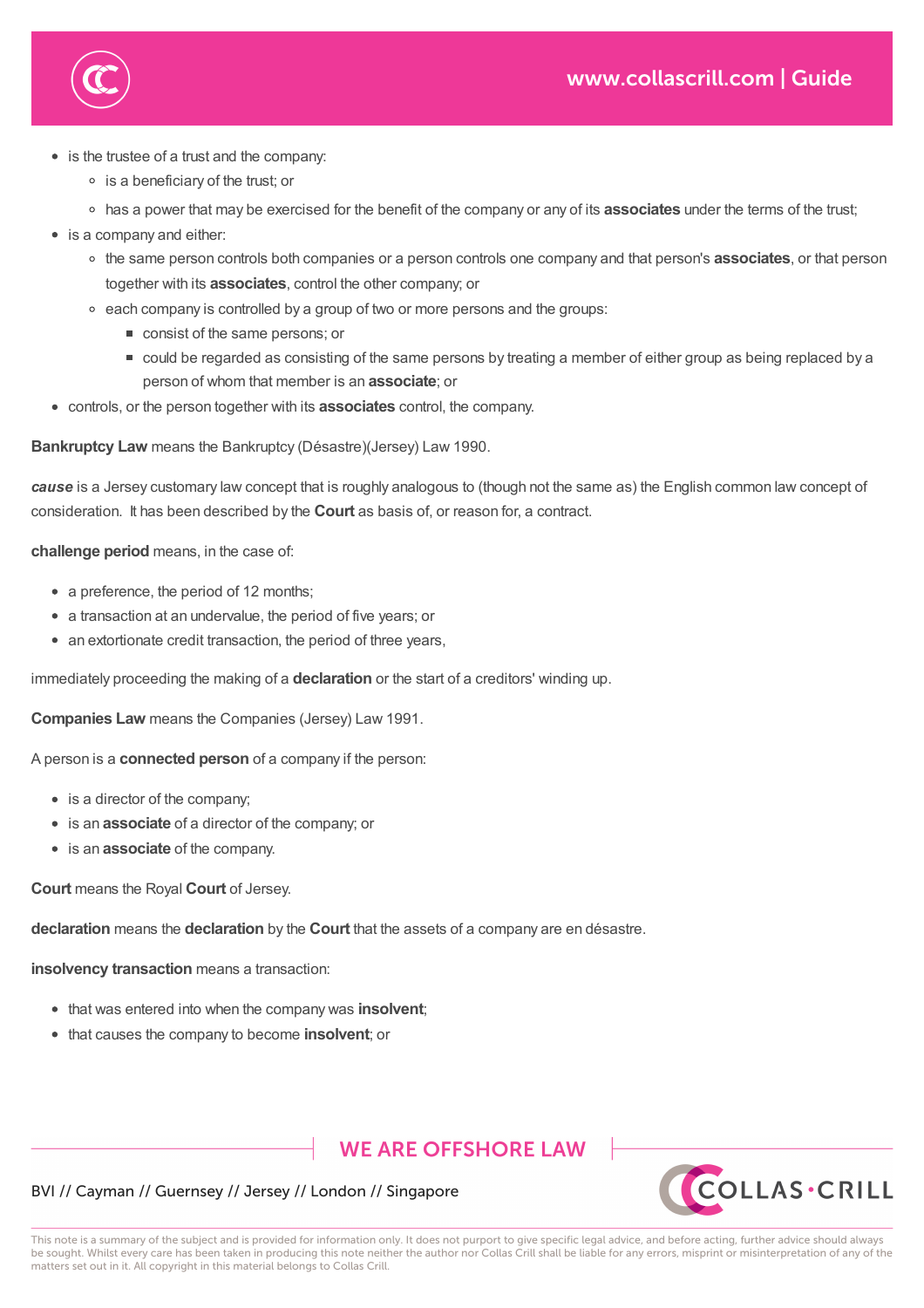

- if entered into with a **connected person** or an **associate**, in respect of which it is not proved that the company:
	- was not **insolvent** at the time it entered into the transaction; and
	- did not become **insolvent** as a result of entering into the transaction.

**declaration** means the **declaration** by the **Court** that the assets of a company are en désastre.

**insolvent** is defined in the paragraph headed *When is a company insolvent*?

#### **onerous property** means any:

- movable property:
- contract lease; or
- other moveable property located outside Jersey,

that causes the company to become **insolvent**; or

that is unsaleable or not readily saleable or may give rise to a liability to pay money or perform any other onerous act and includes an unprofitable contract.

**Security Law** means the Security Interests (Jersey) Law 2012.

**specified order** means an order from the **Court** that:

- requires property transferred as a part of the transaction to be vested in the **Viscount** or the company;
- requires property which represents the application of the proceeds of sale of property transferred as a part of the transaction or of money transferred to be vested in the **Viscount** or the company;
- releases or discharges, in whole or part, any security given by the company;
- requires any person to pay, in respect of benefits received by the person from the company, any sum to the **Viscount** or the company the **Court** directs;
- requires any surety or guarantor whose obligation to any person was released or discharged,in whole or part, under the transaction to be under any new or revived obligation to the person as the **Court** thinks appropriate;
- requires:
	- o security to be given for the discharge of any obligation imposed by or arising under the order;
	- the obligation to be secured on any property; and
	- the security to have the same priority as the security released or discharged,in whole or part, under the transaction; or
- provides that any person:
	- whose property is ordered to be vested in the **Viscount** or the company; or
	- on whom an obligation is imposed by the order,

is to be able to prove in the *désastre* proceedings or creditors' winding up of the company for debts or other liabilities that arose from or were released or discharged (in whole or part) under or by the transaction.

**Viscount** means the head of the executive arm of the **courts** of Jersey.

### **WE ARE OFFSHORE LAW**



### BVI // Cayman // Guernsey // Jersey // London // Singapore